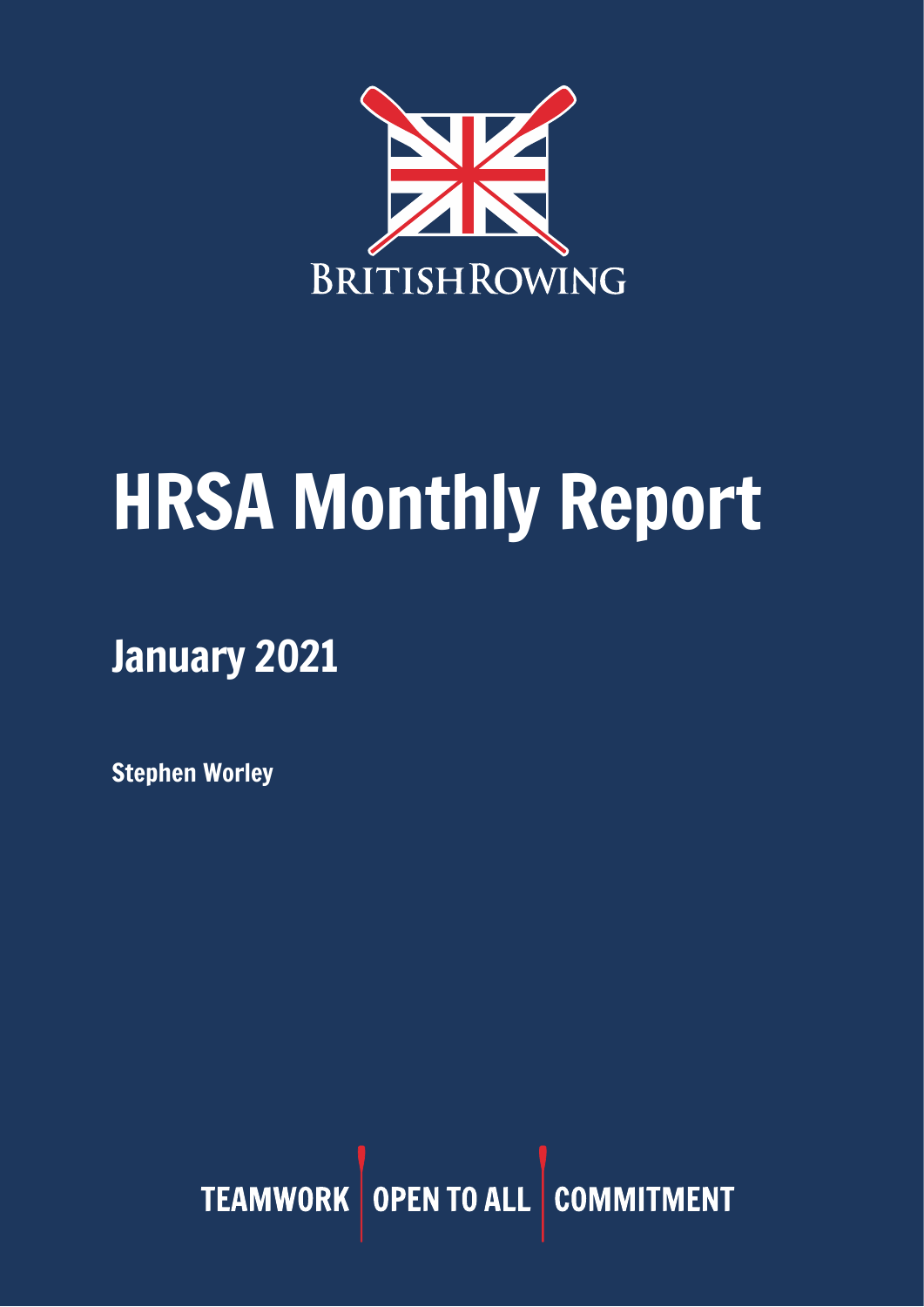# Analysis of Incident Reported in 2020

The annual analysis for 2020 has been completed and published [here.](https://www.britishrowing.org/wp-content/uploads/2021/01/2020-Incident-Analysis.pdf) A copy is included with this report.



#### **Comparison with previous years**

It is clear from the analysis that:-

- rowing safety is all about behaviour, it is about what we do
- we'll be safer if we:
	- o keep a good lookout
	- o check our boats before we go afloat
	- o stay on the correct side or part of the waterway

The number of Reported Incidents in 2020 remains encouragingly high considering the reduced levels of activity. I would like to thank everyone who reported an incident.

There were relatively more simple capsizes this year, this is probably due to there being relatively more single sculling than crew rowing. It is likely that many sweep rowers found themselves in 1xs for the first time in years.

The analysis also confirms that behaviour still has the greatest influence over rowing safety. Last year 95% of incidents could have been avoided by safer behaviour.

#### **All Incidents**



(most result in collisions or near collisions)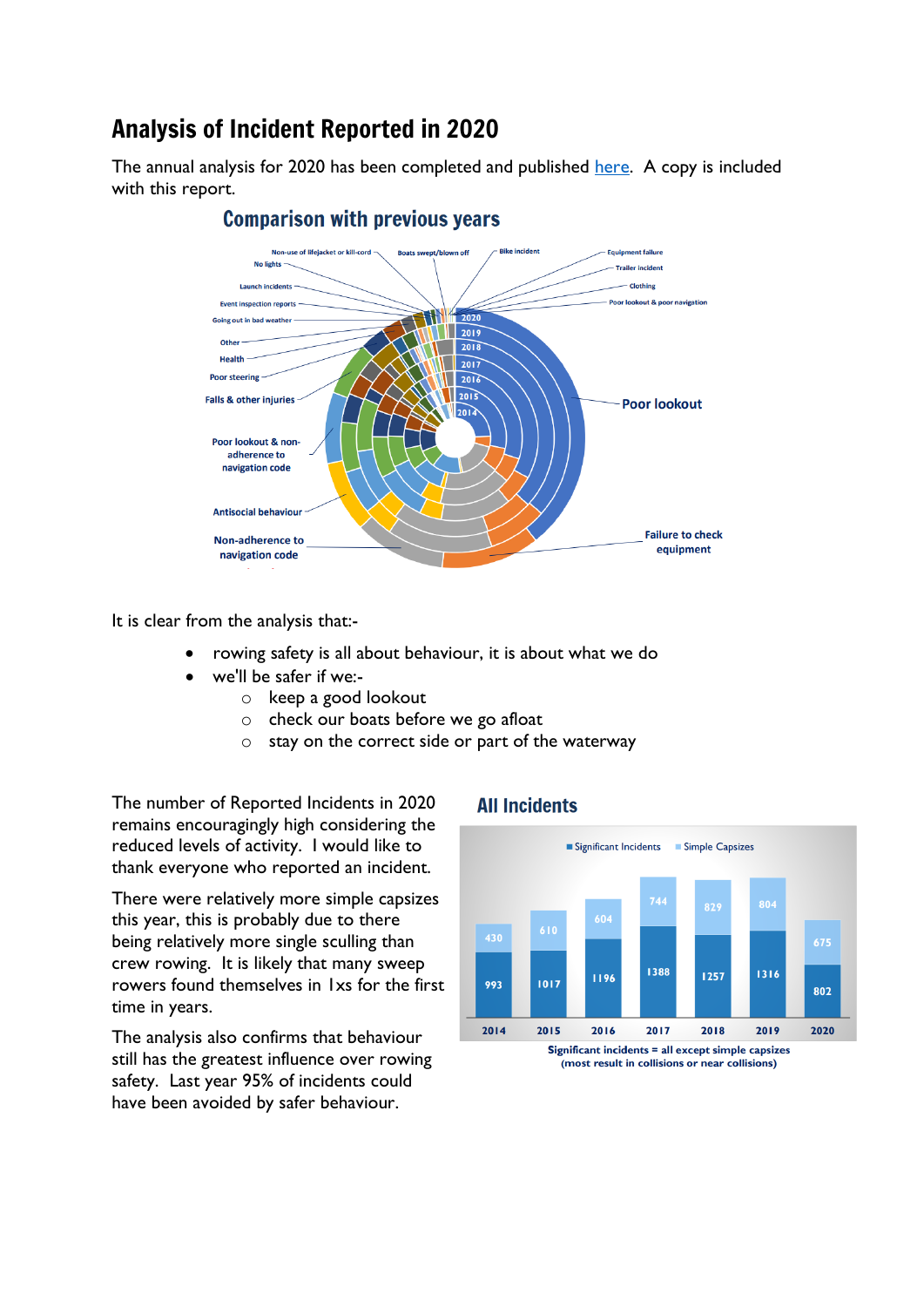The pattern of causes remains remarkably consistent over the years but there have been increases in the relative proportion of incidents caused by "poor lookout", "failure to check equipment" and "anti-social behaviour". There have been corresponding reductions in the proportion of other causes.



**Trends in common causes of Significant Incidents** 

In 2020, there was one fatality, following a collapse during indoor rowing training, and 13 incidents resulting in serious injuries. Serious injuries are those that result in a week or

more off rowing and include concussion and broken bones.

The locations where they occurred is shown opposite.

The reporting of incidents provides everyone with the opportunity to share what they have learned. This helps others prevent a similar incident happening to their members. By reporting incidents clubs are making a significant contribution to rowing safety.

The reports also help us to understand the prevalence of each type of incident and this guides the content of our advice to clubs. By reporting incidents, you are helping all rowers to stay safe.

It is pleasing to note that so many people are keen to contribute in this way. The analysis includes this list of the 12 clubs that reported the most incidents.

Safety Good Practice Awards, in the form of Certificates signed by Mark Davies, the Chair of British Rowing, and me, have been sent to each of these clubs. Copies have been sent to their Regional Chairs and their Regional Rowing Safety Advisers.

| <b>Where they occurred</b> | <b>Number</b> |
|----------------------------|---------------|
| Pontoon/Boating area       |               |
| Land training              |               |
| Handling boats on land     | ़२            |
| On water                   |               |
| Launch handling on land    |               |
| Total                      | 13            |

#### **Top 12 Clubs reporting Incidents in 2020**

| <b>Position</b> | Club                           | <b>Incidents</b><br>reported |
|-----------------|--------------------------------|------------------------------|
|                 | Marlow RC                      | 54                           |
| $\overline{2}$  | <b>Putney Town RC</b>          | 41                           |
| 3               | Lea RC                         | 34                           |
| 4               | Latymer Upper School BC        | 32                           |
| $4=$            | Leicester RC                   | 32                           |
| $4=$            | <b>Worcester University RC</b> | 32                           |
| $\overline{7}$  | <b>Warrington RC</b>           | 31                           |
| 8               | Maidenhead RC                  | 30                           |
| 9               | Durham ARC                     | 29                           |
| 10              | <b>Avon County RC</b>          | 28                           |
| $10=$           | <b>Gloucester RC</b>           | 28                           |
| 12              | <b>Lincoln Rowing Centre</b>   | 26                           |



#### **SAFETY GOOD PRACTICE AWARD 2020**

Marlow Rowing Club For their contribution to safety evidenced by their extensive use of the British Rowing Incident Reporting System

Maurdenin Mark Davies<br>Chairman British Rowing

Stephen whey Stephen V

TEAMWORK OPEN TO ALL COMMITMENT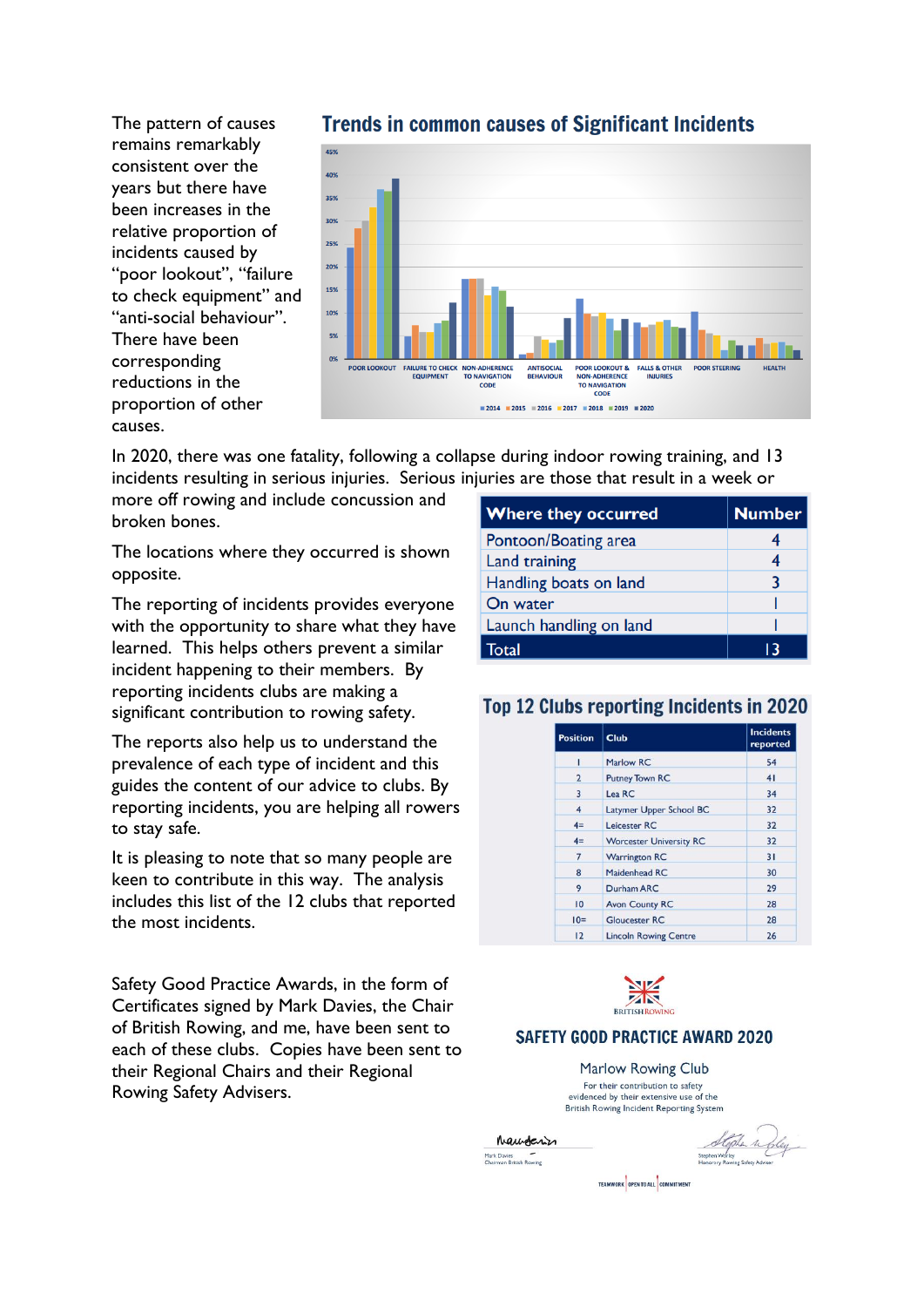# Where do I report incidents?

Someone wrote to ask how to find the Incident Reporting system. The response was that it is [here](https://incidentreporting.britishrowing.org/reports/16474) and there is a link in the top centre of the British Rowing website home page.



## Emergency Response Incident

There was an incident reported last month in which there was a massive response from the emergency services. The mother of one of the rowers involved had written to ask for an investigation. The club subsequently investigated and made several improvements to its procedures. These include:-

There are a number of changes and improvements that the club intends to make; these are listed below:-

- Extra manpower will be offered to the coaches for junior outings.
- There will be an upgrade of emergency kits kept on launches to include a bivvy bag with improved thermal protection.
- When weather and conditions allow further safety and capsize drills will take place.
- An additional register with junior emergency contact details will be established.
- All boats will be required to carry at least one mobile phone for use in an emergency.
- Coaches on launches will carry mobile phones.
- Contact numbers for the coaches will be issued for use in emergencies.

In addition, the club intends to ask its safety officers to attend a quarterly committee meeting. At that time procedures and recommendation of any improvements will be discussed and action taken if required.

## Rower Development Guide

The Rower Development Guide is being reviewed and various items were provided that could be used within it or referenced from it. These include the:-

- [Emergency](https://www.youtube.com/watch?v=3RBfI-O_AUo&feature=youtu.be) Stop Drill YouTube
- RowSafe 2020 (rather than RowSafe 2017)
- Safety Basics and the Hypothermia training, [here.](https://www.rowhow.org/mod/page/view.php?id=6650)
- Safety Quizzes and
- List of the Safety Alerts that are most relevant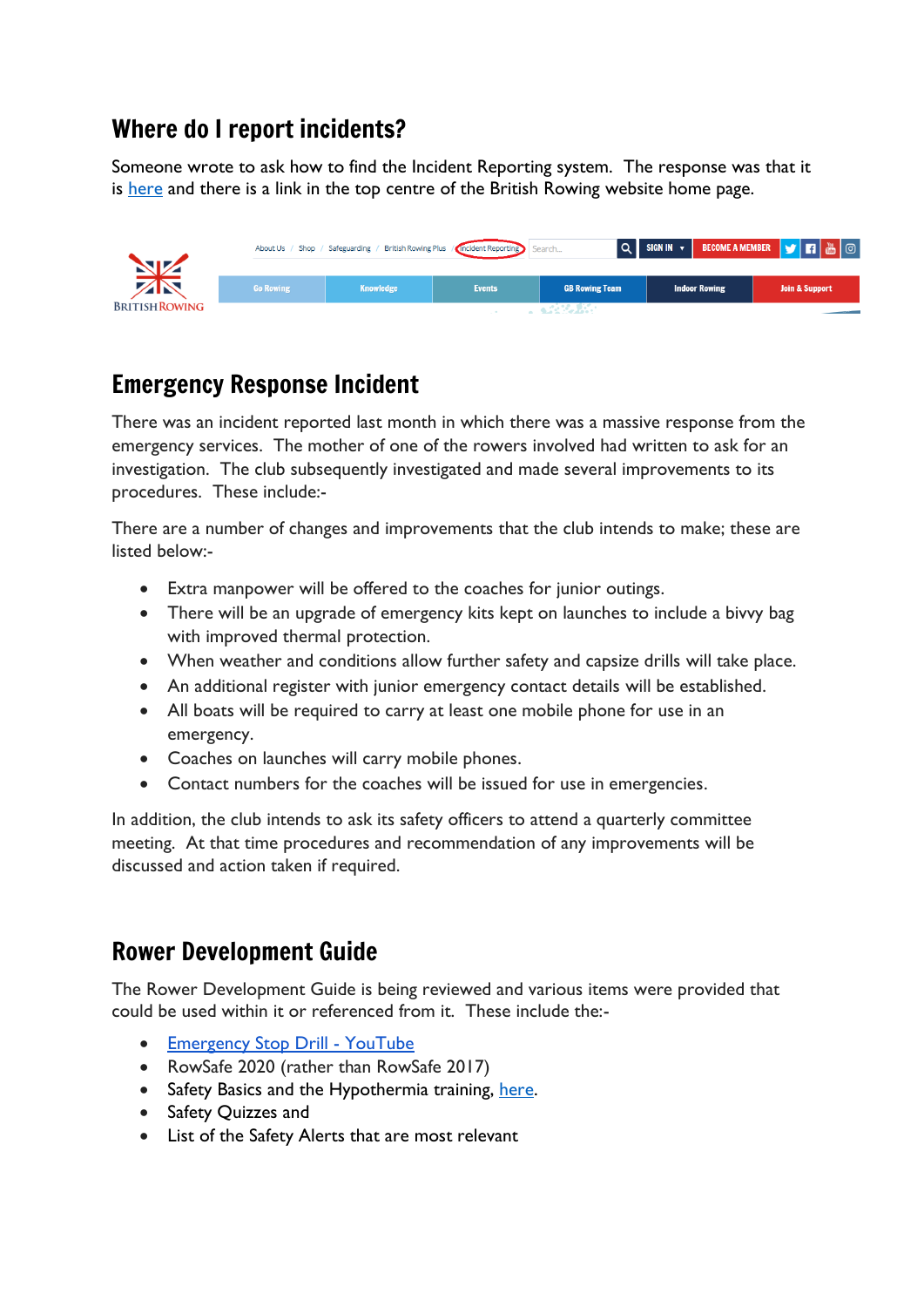## Club Guide on Governance

The safety section of the Club Guide on Governance has been drafted. This refers to the British Rowing Regulations, the Criminal law requirements and Civil Law liability to identify issues that clubs should manage. It has additional sections on:-

- RowSafe
- Health and Safety Policy
- Risk Assessment
- Incident Reporting
- Annual Safety Audit
- Safety in Club Premises
- Insurance and
- Sources of further advice

# Support for another Rowing NGB

Support continues to be provided. The first of the NGB's Safety Bulletins has been issued and the advice previously provided on its frequency and the level of detail of the content has been followed.

The NGB has decided to lead its clubs through the process of generating a "Safety Statement" at each Club. A Safety Statement is a legal requirement in that country and the NGB requires all its clubs to have one.

According to the bulletin, the three streps to follow when developing a Safety Statement are:-

- 1. Identify hazards, assess the risks, detail the control measures.
- 2. Compile the safety statement, include specific aspects of your club activities. It should contain a health and safety policy, signed by the committee. It should detail the facilities, equipment and arrangements managed by the club to promote safety, health and welfare in the club.
- 3. Attach the risk assessments to finalise the document.

The first step is to identify the hazards. In 2015, I wrote an article for Rowing & Regatta on Hazard Identification, this can be found on the British Rowing website [here](https://www.britishrowing.org/2015/11/did-you-see-the-hazard-spotting-quiz-in-rowing-and-regatta/) . This link has been provided to my colleague in that NGB and he has been invited to use this material.

## Working with Coastal Rowing WA Inc (COROW)

The conversation continues and considerable progress is being made.

Plans for on-water, practical safety training (capsize drills, etc.) have been reviewed and further advice provided. This is much appreciated.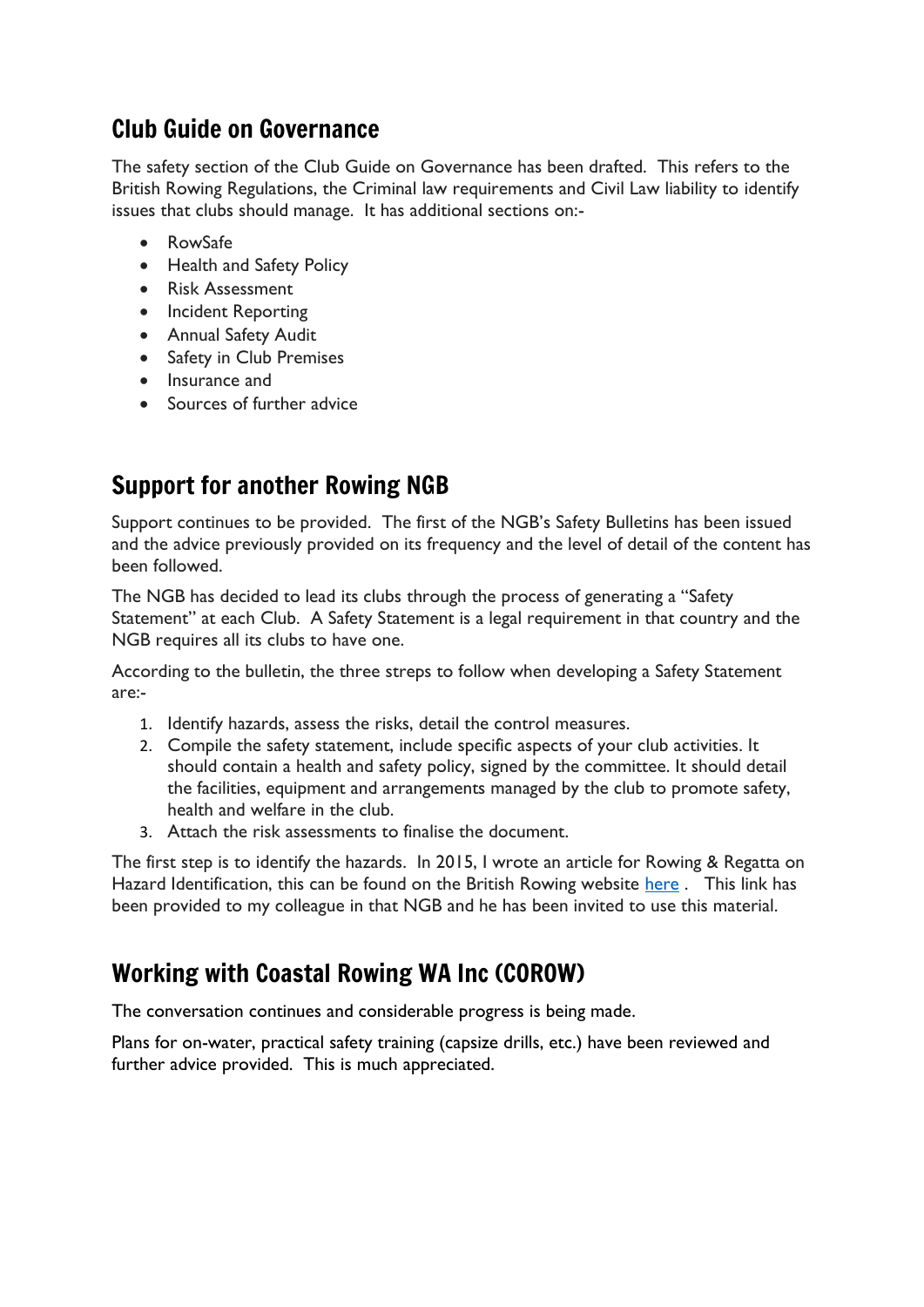# Canoeists and Circulation Plans

Last month I described the response to a suggestion that rowers and canoeists should row in opposite directions on each side of a waterway. There was some further correspondence suggesting that this could work and that collisions between rowing boats and canoes were rare.

The response was that my colleague at British Canoeing wrote that:-

*There are some local navigation protocols that have been developed between rowing clubs, canoe clubs and the local navigation authority, where the configuration of the river means it is sensible to do so.*

*Each does depend on the specific issues and configuration of the river.*

I have to say I've not heard of a system that puts rowers and paddlers on opposite sides of the river. *If paddlers see an oncoming rower, they would probably head for the other side anyway or head for the bank.*

You also need to have a system that is understood by paddlers who are not members of a club or local. There are now a lot of these following this summer and they need to have simple rules to *follow that everyone understands.*

I took this to mean that even if there were to be a local agreement between clubs about two way traffic on one side of the waterway, then the resulting action on the water would, at best, be confusing to other water users (paddlers who were not members of a club). People develop habits wherever they go afloat and tend to take these habits with them. I worry that what could be a pragmatic approach in one area could cause significant problems in another.

We have enough problems with motorboat drivers and providing a bad example for them would make our lives even more difficult. Some motorboat drivers think that they should drive on the left (as on the road) and some simply drive down the middle (even when they are not constrained by their draught) and expect everyone else to get out of the way.

I do not like the principle of different types of boat travelling in opposite directions on the same side of the waterway. This is contrary to navigation bylaws, the Collision Regulations and the Tideway Code. In my view it will cause even more problems, particularly in areas where the view ahead is obstructed by bends, bridges, overhanging trees, moored and anchored boats, other craft underway, etc.

We do not have many incidents with canoes but the analysis of reported incidents shows that there were:-

- 9 incidents (including 4 collisions) in 2020
- 17 incidents (including 14 collisions) in 2019
- 8 incidents (including 7 collisions) in 2018

In my view we have to continue to encourage rowers to keep a good lookout, particularly ahead.

The analysis of reported incidents shows that rowers collide with all sorts of other things although it is mostly other rowing boats.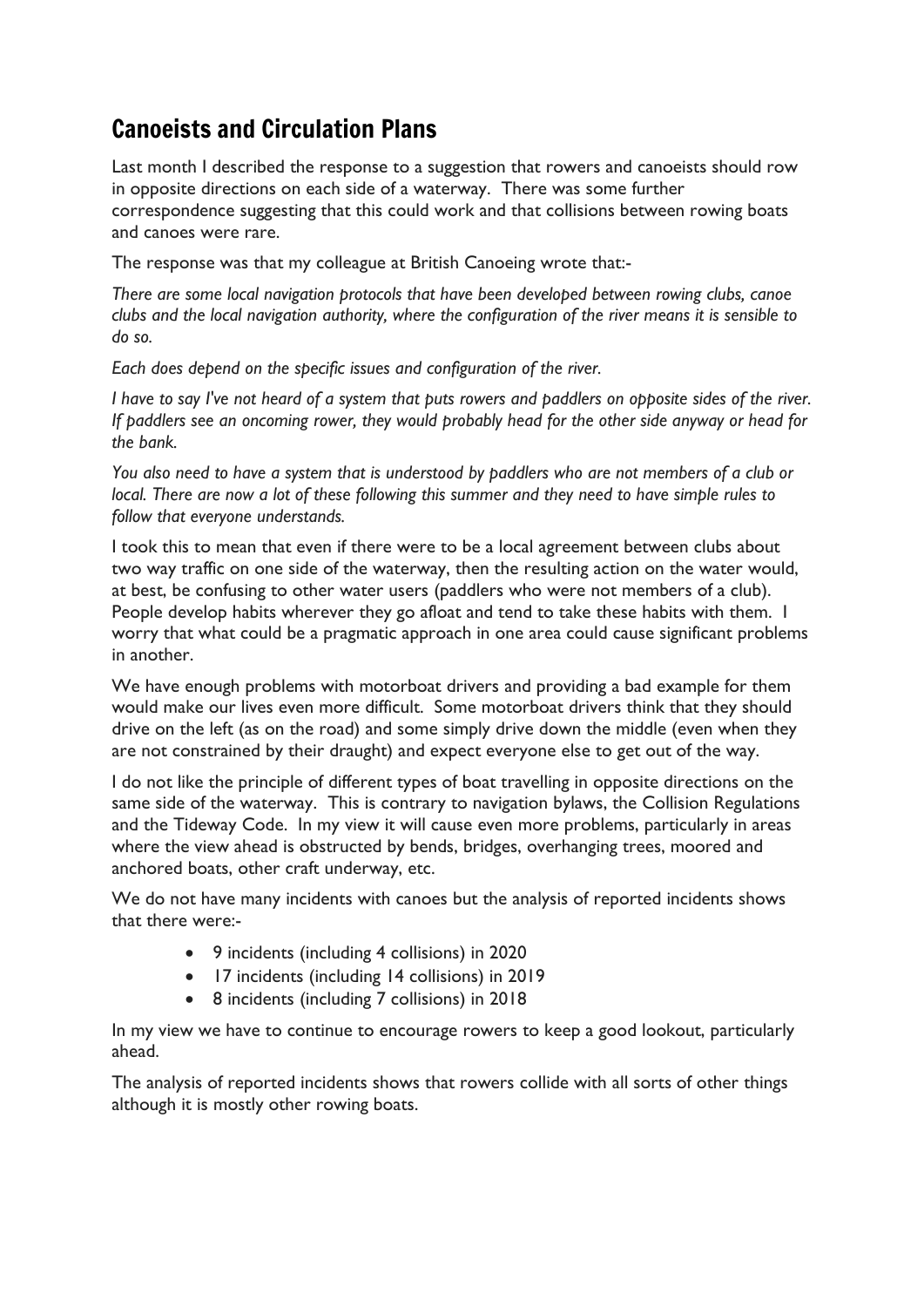# Adults accompanying Junior Coaches

There was a request for advice from a club, referred to me by the LSO, on what would be deemed an acceptable distance between an under 18 coach on a bank and the adult supervising them to keep everyone safe. The answer was:-

*I will refer to the person under 18 as a child as that is what they are, in law at least. The purposes of the adult supervisor are to:-*

- *keep the child safe (e.g. rescue them if they fall in)*
- *protect the child from other people or things in the vicinity*
- *help them if they are injured (e.g. help them if the slip and fall or fall off their bike)*
- *take over care for the crew being coached, if necessary, to prevent harm*
- *ensure that the behaviour of the child is appropriate and*
- *ensure that the conversations between the child and the crew are appropriate*

*In addition, if the adult supervisor is a coach then they could be expected to mentor the child to help them with their coaching.*

*This helps us to determine the appropriate distance. The adult should be:-*

- *at least 2 metres from the child unless they are from the same household or bubble (Covid)*
- *be in a position where the adult can see the child and the crew, and the child can see the adult*
- *be in a position where the adult can hear the child and the crew, and the child and crew can hear the adult*

*The adult should be able to hear the conversation between the child and the crew. The distance will depend on the conditions. Background noise from the wind or passing motorboats may make this difficult and the adult may have to adjust the distance accordingly.* 

The person making the original request replied to say thanks for such an interesting and comprehensive answer.

# RowSafe 2021

Each year we update RowSafe and we aim to issue the new version in April. If you have identified anything that should be added, changed, or deleted, or if you have any suggestions, then please write to [safety@britishrowing.org](mailto:safety@britishrowing.org).

# Towing and Trailer Loading Workshop/Course

One Region is planning to develop a course on towing and trailer loading. I have arranged for them to have support from a colleague who is an expert in this field.